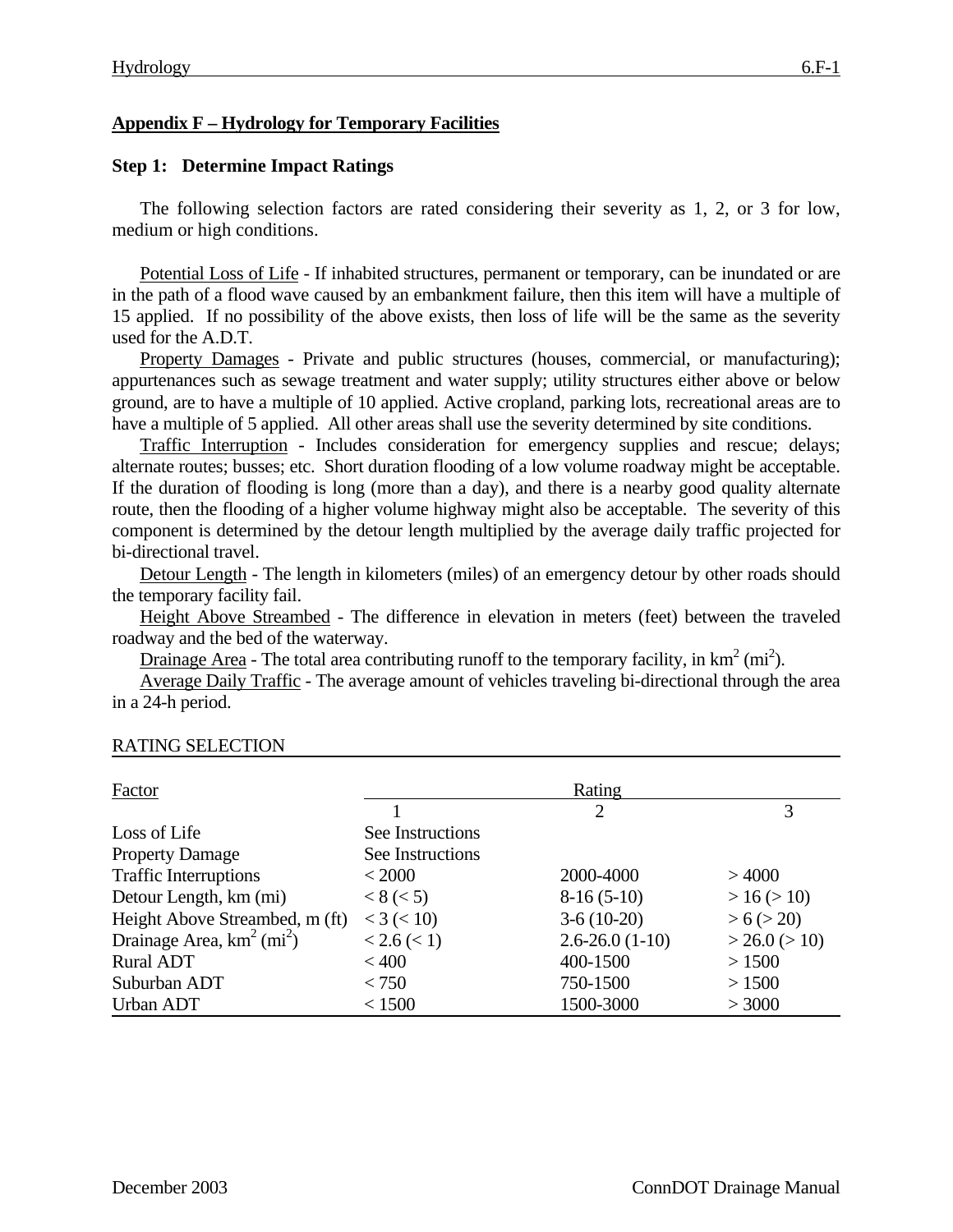# IMPACT RATING TABLE

| Loss of Life Rating (See Instructions) $=$     |  |  |  |  |
|------------------------------------------------|--|--|--|--|
| Property Damage Rating (See Instructions) =    |  |  |  |  |
| Traffic Interruption Rating $=$                |  |  |  |  |
| Detour Length Rating $=$                       |  |  |  |  |
| Height Above Streambed Rating $=$              |  |  |  |  |
| Drainage Area Rating $=$                       |  |  |  |  |
| Average Daily Traffic Rating $=$               |  |  |  |  |
|                                                |  |  |  |  |
| Total Impact Rating $=$ (sum of the above) $=$ |  |  |  |  |







#### **Step 4: Determine Temporary Design Discharge**

A. If sufficient discharges have been developed either by the designer or a Flood Insurance Study, then the Temporary Design Discharge should be taken either directly or from a frequency curve plot of the data, based on the design frequency determined in Step 3. Enter the Temporary Design Discharge below. *If Discharge – Frequency information is unavailable, proceed to Step 4 B.*

```
Temporary Design Discharge = _________________ m3
                                                               /s ( cfs)
```